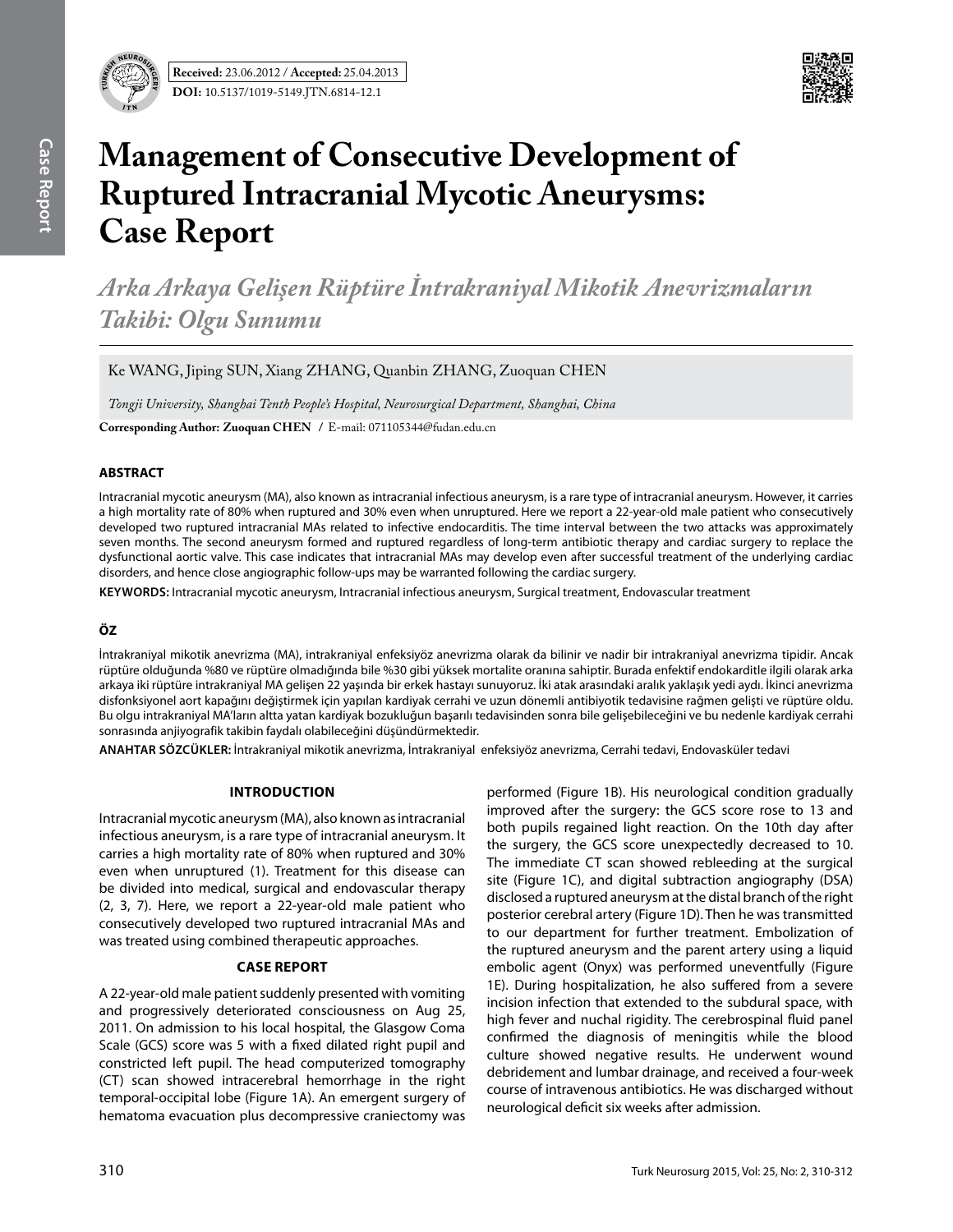

**Figure 1:** Radiographic findings of the patient during the treatment of two ruptured intracranial aneurysms. The arrows denoted the ruptured aneurysm before and after embolization. **A)** The head computerized tomography (CT) scan showed intracerebral hemorrhage in the right temporal-occipital lobe. **B)** CT scan showing an emergent surgery of hematoma evacuation plus decompressive craniectomy was performed. **C)** The immediate CT scan showed rebleeding at the surgical site, and **D)** digital subtraction angiography (DSA) disclosed a ruptured aneurysm at the distal branch of the right posterior cerebral artery. **E)** Then he was transmitted to our department for further treatment. Embolization of the ruptured aneurysm and the parent artery using a liquid embolic agent (Onyx) was performed uneventfully. **F)** The DSA follow-up at three months after the discharge showed no relapse or new formation of intracranial aneurysms. **G)** The head CT showed subarachnoid hemorrhage on the left parietal-temporal lobe. **H)** The urgent DSA disclosed a ruptured aneurysm at the distal branch of the left middle cerebral artery, which was not present in the latest DSA **(F)**. **I)** We embolized the aneurysm and the parent artery using Onyx.